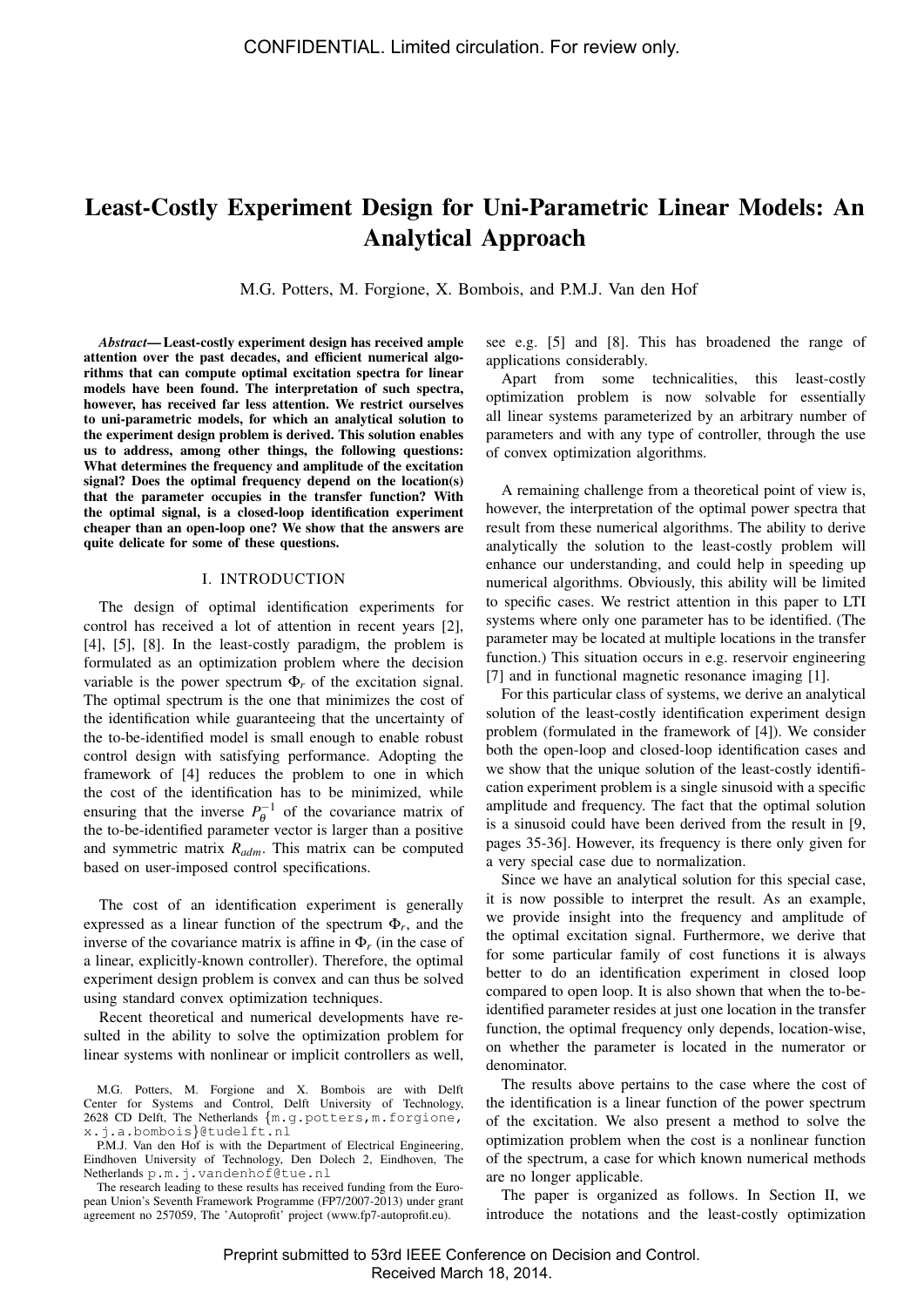problem under consideration. Our analytical solutions are derived in Section III. We discuss and interpret our findings in Section IV, and provide a numerical study in Section V. Lastly, we draw conclusions in Section VI.

# II. LEAST-COSTLY IDENTIFICATION EXPERIMENT

Consider a linear data-generating system consisting of a uni-parametric model  $G_0 = G(z, \theta_0)$  with unknown parameter  $\theta_0 \in \mathbb{R}$  and a known noise model  $H_0 = H(z)$ . The parameter  $\theta_0$  may be present at an arbitrary number of positions in the transfer function  $G(z, \theta_0)$ . We will consider the identification of this unique parameter in both an open-loop and in a closed-loop setting. Since the open-loop setting is a special case of the closed-loop one, we first present the closed-loop identification setting. We thus suppose that the true system is operated in closed loop with a known linear controller  $C(z)$ (see Fig. 1). The output  $y(t) \in \mathbb{R}$  and input  $u(t) \in \mathbb{R}$  of the true system are thus given by

$$
u(t) = r(t) - C(z)y(t), \qquad (1)
$$

$$
y(t) = G_0(z)u(t) + H(z)e(t).
$$
 (2)

Here,  $e(t) \in \mathbb{R}$  is white noise with variance  $\sigma_e^2$ , and  $G_0(z)$ and  $H(z)$  are stable, discrete-time transfer functions. Furthermore,  $H(z)$  is assumed to be monic and minimumphase. The signal  $r(t) \in \mathbb{R}$  is the excitation signal  $r(t) \in$  $\mathbb R$  that is used to identify the true system. Suppose this excitation signal is applied from  $t = 1$  to  $t = N$  and that the corresponding input and output data are collected:  $Z_N =$  $\{u(t), y(t) | t = 1, \ldots, N\}$ . This data set can be used to determine an estimate of  $\theta_0$  in a full order model structure  $\mathcal{M} = \{G(z, \theta)\}\colon \hat{\theta}_N = \arg \min_{\theta} V_{id}(\theta)$ , with  $V_{id}(\theta) = \frac{1}{N} \sum_{t=1}^N \varepsilon^2(t, \theta)$ , where  $\varepsilon(t, \theta) = H^{-1}(z)[y(t) - G(z, \theta)u(t)]$  is the prediction error.

With the assumption of a model structure containing the true system, the identified parameter vector  $\hat{\theta}_N$  is asymptotically normally distributed around the true parameter vector  $\theta_0$ . Hence, under certain conditions on the excitation signal (and the controller in closed loop), we have for  $N \to \infty$  that  $\overline{N}(\hat{\theta}_N - \theta_0) \rightarrow \mathcal{N}(0, P_\theta)$ , with  $P_\theta^{-1}$  a positive scalar given by [6]

$$
P_{\theta}^{-1} = \frac{\sigma_e^2}{N} \bar{E} \left[ (\psi(t,\theta) |_{\theta_0})^2 \right],
$$
 (3)

that can be estimated from  $\hat{\theta}_N$  and  $Z_N$ . In this equation, the expectation operator  $\overline{E}$  is defined as  $\overline{E} f(t) \equiv$ lim<sub>*N*→∞</sub>  $\frac{1}{N} \sum_{t=1}^{N} Ef(t)$ , where *E* is the usual expectation operator. Lastly,  $\psi(t, \theta) \equiv -\frac{\partial \varepsilon(t, \theta)}{\partial \theta}$ , where  $\varepsilon(t, \theta)$  is the prediction error defined previously.

It can be shown that (3) admits a frequency domain expression given by [6]

$$
P_{\theta}^{-1} = \frac{N}{2\pi\sigma_e^2} \int_{-\pi}^{\pi} |F_r(\omega,\theta_0)|^2 \Phi_r(\omega) d\omega + R_0, \qquad (4)
$$

where  $R_0 = \frac{N}{2\pi} \int_{-\pi}^{\pi} |F_v(\omega, \theta_0)|^2 d\omega$ , and  $F_r(\omega, \theta_0) =$  $H^{-1}(e^{-i\omega})S(\omega,\tilde{\theta_0})\Lambda_G(\omega,\theta_0),$   $F_v(\omega,\theta_0)$  =  $-C(e^{-i\omega})S(\omega,\theta_0)\Lambda_G(\omega,\theta_0)$ . In these expressions,



Fig. 1. Schematic overview of the true closed-loop system.

 $S(\omega,\theta) = (1 + C(e^{-i\omega})G(e^{-i\omega},\theta))^{-1}$  is the sensitivity function of the closed-loop system,  $\Lambda_G(\omega) = \frac{\partial G(e^{-i\omega}, \theta)}{\partial \theta} |_{\theta_0}$ , and  $\Phi_r(\omega)$  is the power spectrum of the excitation signal  $r(t)$  in (1). The spectrum is an even function in  $\omega$ .

With these notations, the least-costly experiment design problem can be defined mathematically as

$$
\min_{\Phi_r(\omega)} \frac{1}{2\pi} \int_{-\pi}^{\pi} \mathscr{F}[\Phi_r(\omega), \omega] d\omega \tag{5}
$$
  
subject to  $P_{\theta}^{-1} \ge R_{adm}$ ,  
and  $\Phi_r(\omega) \ge 0 \,\forall \omega$ ,

with  $P_{\theta}^{-1}$  as defined in (4),  $\mathscr{F}[\Phi_r(\omega), \omega]$  a (possible nonlinear) objective function, and *Radm* a scalar value calculated prior to the experiment, guaranteeing a certainty of the tobe-identified parameter that is large enough to enable robust control design. For more details on the computation of *Radm*, see [4].

The solution to this problem,  $\Phi_r^{opt}(\omega)$ , is used to generate a time-domain excitation signal  $r(t) = r^{opt}(t)$ , which is used in the identification method explained previously. This completely defines the least-costly experiment.

The objective function  $\mathscr{F}[\Phi_r(\omega),\omega]$  is, in literature, most often linear in  $\Phi_r(\omega)$ . Many functions fall in the class of  $\mathscr{F}[\Phi_r(\omega),\omega] = \mathscr{L}(\omega)\Phi_r(\omega)$ , where we assume that  $\mathscr{L}(\omega) > 0 \forall \omega \in [-\pi, \pi]$  and is sufficiently smooth. This is not a restrictive assumption, as  $\mathscr L$  is a weighting function, and it therefore makes no sense for it to have negative values.

A popular choice of  $\mathscr{L}(\omega)$  reads

$$
\mathscr{L}(\boldsymbol{\omega}) = (\boldsymbol{\alpha}|G_0(e^{-i\boldsymbol{\omega}})|^2 + \boldsymbol{\beta}) |S(\boldsymbol{\omega}, \boldsymbol{\theta}_0)|^2, \tag{6}
$$

which results in objective function consisting of the power of the perturbations induced by  $r(t)$  on the input and the output. The parameters  $\alpha, \beta \in \mathbb{R}$  are constant weightings [2].

Until now, we have considered the identification of  $\theta_0$  in a closed-loop setting. However, the identification can also be performed in an open-loop setting. The open-loop setting corresponds to the case where  $C = 0$  and thus  $u(t) = r(t)$ . The excitation signal  $r(t)$  is thus directly applied to the input of the system 1. In the open-loop setting it thus follows that  $R_0 = 0$  and the sensitivity  $S = 1$  in (4). The popular weighting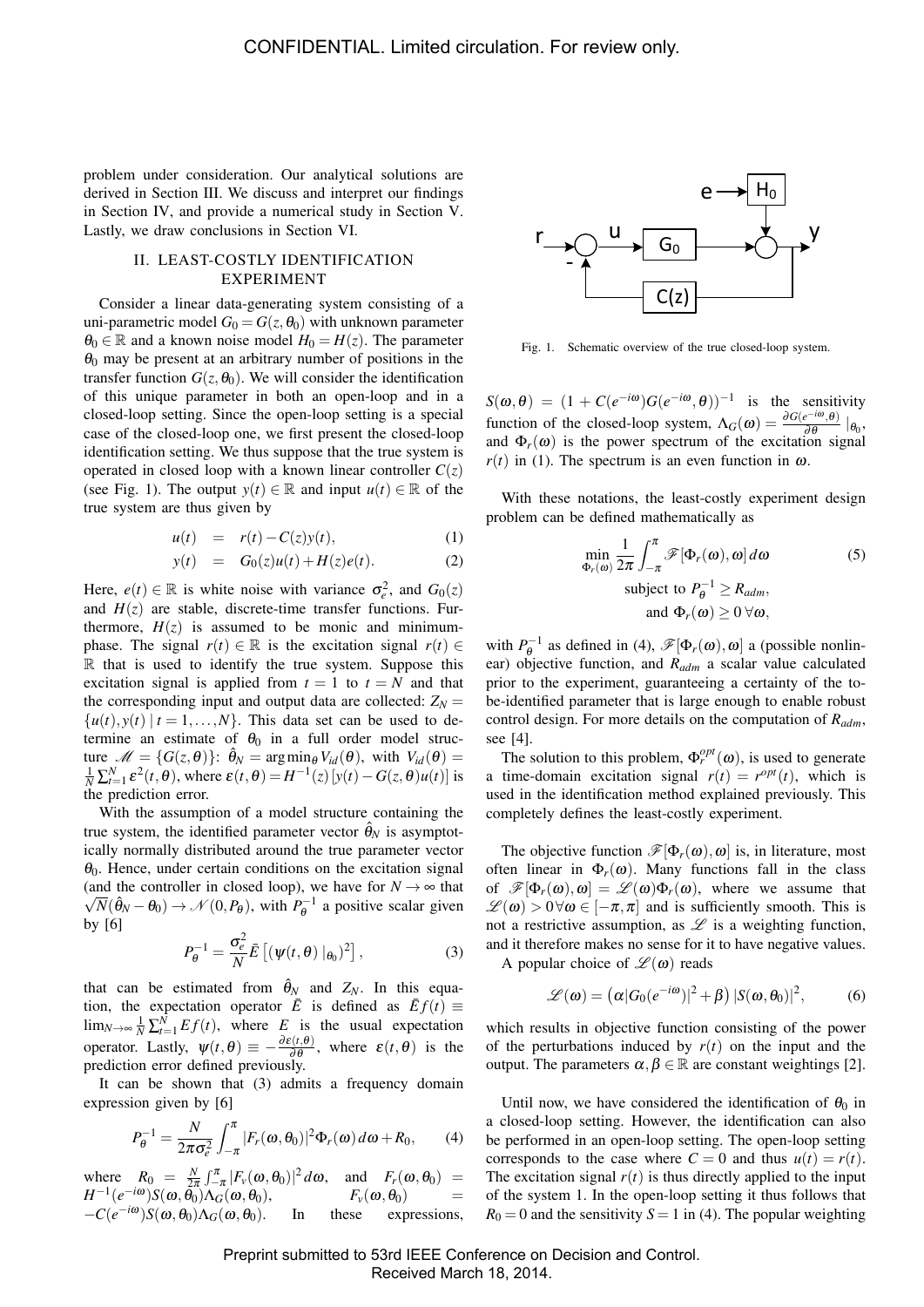function for the open-loop case is thus

$$
\mathscr{L}(\boldsymbol{\omega}) = (\boldsymbol{\alpha}|G_0(e^{-i\boldsymbol{\omega}})|^2 + \boldsymbol{\beta}). \tag{7}
$$

In the Introduction, we mentioned that the optimization problem for objective functions linear in  $\Phi_r(\omega)$  can be cast into a convex problem, which can be solved numerically. However, the somewhat unsatisfactory aspect in this procedure is the inability to obtain a good understanding of the resulting excitation spectrum.

In the following section, we adopt an analytical approach that provides insight into the solution of (5). For the sake of brevity, we will from now on omit the argument  $\theta_0$  in all terms in (4).

# III. ANALYTICAL SOLUTION TO THE LEAST-COSTLY PROBLEM

In Section III-A, we address objective functions in (5) that are linear in  $\Phi_r(\omega)$ . Then, in Section III-B, we show how to solve the optimization problem for objective functions nonlinear in  $\Phi_r(\omega)$ . We will consider functions  $\mathscr{F}[\Phi_r(\omega),\omega]$ that are even in  $\omega$ , but note that all results can easily be extended to non-even functions. In such a case, one has to replace  $\mathscr{F}[\Phi_r(\omega), \omega]$  with  $\frac{1}{2}\mathscr{F}_T[\Phi_r(\omega), \omega] =$  $\frac{1}{2}$  ( $\mathscr{F}[\Phi_r(\omega), -\omega] + \mathscr{F}[\Phi_r(\omega), \omega]$ ) in the equations below.

In the following, we have made use of the fact that  $|F_r(\omega)|^2$ ,  $|F_\nu(\omega)|^2$ , and  $\Phi_r(\omega)$  are even functions in  $\omega$ . Lastly, we remark that the solution is given for the closedloop case, but that the open-loop case can be derived from it as a particular case.

## *A. Objective function linear in*  $\Phi_r(\omega)$

We consider (5) for  $\mathscr{F}[\Phi_r(\omega), \omega] = \mathscr{L}(\omega)\Phi_r(\omega)$ , where  $\mathscr{L}(\omega) > 0 \forall \omega$  is an even function. The optimization problem thus reads:

$$
\min_{\Phi_r(\omega)} \frac{1}{\pi} \int_0^{\pi} \mathcal{L}(\omega) \Phi_r(\omega) d\omega \tag{8}
$$

subject to

$$
\frac{1}{\pi} \int_0^{\pi} |F_r(\omega)|^2 \Phi_r(\omega) d\omega \ge K \tag{9}
$$

and 
$$
\Phi_r(\omega) \ge 0 \,\forall \omega,
$$
 (10)

where  $K = \frac{\sigma_e^2}{N} (R_{adm} - R_0)$ . We assume that  $R_{adm} > R_0$ . Otherwise, the contribution of the noise to  $P_{\theta}^{-1}$  is sufficient to satisfy the first constraint in (5) and the optimal excitation signal is simply  $r(t) = 0, \forall t$ .

We are now ready to derive the solution to the above problem, and show that this solution is unique.

*Proposition 1:* Consider the optimization problem (8)- (10). The spectrum solving this problem reads:

$$
\Phi_r^{opt}(\omega) = \frac{\pi \sigma_e^2 (R_{adm} - R_0)}{N |F_r(\omega^{\dagger})|^2} \sum_{k = \{-1, 1\}} \delta(\omega - k \omega^{\dagger}) \qquad (11)
$$

with

$$
\boldsymbol{\omega}^{\dagger} = \arg \max_{\boldsymbol{\omega} \in [0,\pi]} \frac{|F_r(\boldsymbol{\omega})|^2}{\mathscr{L}(\boldsymbol{\omega})}.
$$
 (12)

The excitation signal in the time-domain is given by

$$
r^{opt}(t) = \frac{\sigma_e \sqrt{2}}{|F_r(\omega^{\dagger})|} \sqrt{\frac{(R_{adm} - R_0)}{N}} \cos(\omega^{\dagger} t + \phi),
$$

where  $\phi$  is an arbitrary phase.

*Proof:* First, we omit constraint (10). We thus need to verify after our calculations that our solution satisfies this constraint. With  $\omega^{\dagger}$  defined in (12), for all eventual solutions Φ*r* to the optimization problem, the following inequality should hold:

$$
K \leq \frac{1}{\pi} \int_0^{\pi} \frac{|F_r(\omega)|^2}{\mathcal{L}(\omega)} \mathcal{L}(\omega) \Phi_r(\omega) d\omega \leq \frac{1}{\pi} \frac{|F_r(\omega^{\dagger})|^2}{\mathcal{L}(\omega^{\dagger})} \int_0^{\pi} \mathcal{L}(\omega) \Phi_r(\omega) d\omega,
$$
 (13)

where the first inequality is the constraint (9), while the latter is derived using (12). The last term is thus greater than or equal to *K*. Multiplying the inequality equation formed by the first and latter terms of (13) with  $\frac{\mathscr{L}(\omega^{\dagger})}{E(\omega^{\dagger})}$  $\frac{\mathcal{L}(\omega)}{|F_r(\omega^{\dagger})|^2}$  shows that the minimum of (8) subject to (9) is equal to  $\frac{\mathscr{L}(\omega^{\dagger})}{E(\omega^{\dagger})}$  $\frac{\mathscr{L}(\omega)}{|F_r(\omega^{\dagger})|^2}K$ . With *K* defined in (9), it is obvious that this minimal cost:

$$
\int_0^{\pi} \mathcal{L}(\omega) \Phi_r(\omega) d\omega = \frac{\mathcal{L}(\omega^{\dagger})}{|F_r(\omega^{\dagger})|^2} K \tag{14}
$$

is obtained for the spectrum  $\Phi_r(\omega) = \Phi_r^{opt}(\omega)$  given in (11). This solution is even by construction, and satisfies the constraint (10), that we had disregarded previously.

*Proposition 2:* Solution (11) is the unique minimizer of  $(8)-(10)$ .

*Proof:* Suppose another solution,  $\hat{\Phi}_r^{opt}(\omega) = \Phi_r^{opt}(\omega) + \hat{\Phi}_r^{opt}(\omega)$  $\eta(\omega)$  exists. Then this solution should be even  $(\hat{\Phi}_r^{\text{opt}}(\omega))$  $\hat{\Phi}_r^{\rho p r}(-\omega)$  and positive  $(\hat{\Phi}_r^{\rho p r}(\omega) \geq 0 \forall \omega)$ . This in turn means that  $\eta(\omega) = \eta(-\omega)$ , and that  $\eta$  must be positive everywhere except at  $\omega = \omega^{\dagger}$ , where it may be negative.

Substitution of  $\Phi_r(\omega) = \hat{\Phi}_r^{opt}(\omega)$  into (14) yields

1

$$
\frac{1}{\pi} \int_0^{\pi} \mathcal{L}(\omega) (\Phi_r^{opt}(\omega) + \eta(\omega)) d\omega =
$$

$$
\frac{\mathcal{L}_T(\omega^{\dagger})}{|F_r(\omega^{\dagger})|^2} K + \frac{1}{\pi} \int_0^{\pi} \mathcal{L}(\omega) \eta(\omega) d\omega.
$$

The minimum of (8) is given by (14). Hence, in order to obtain the same minimum, the condition

$$
\int_0^{\pi} \mathcal{L}(\omega)\eta(\omega)d\omega = 0 \tag{15}
$$

must hold. The function  $\eta(\omega)$  may only be negative at the point  $\omega = \omega^{\dagger}$ . Hence, this point must be given infinite weight in order to generate a negative contribution to the above integral. Therefore, the only possible solution for  $\eta(\omega)$  is of the form

$$
\eta(\omega) = f(\omega) + B\delta(\omega - \omega^{\dagger}), \qquad (16)
$$

where  $B < 0$  is a constant, and  $f(\omega) \ge 0 \forall \omega$  is an even, well-behaved function. Indeed, this solution satisfies all the conditions on  $\eta(\omega)$  stated above. Both *B* and  $f(\omega)$  are yet to be determined. Furthermore, we do not allow  $f(\omega) =$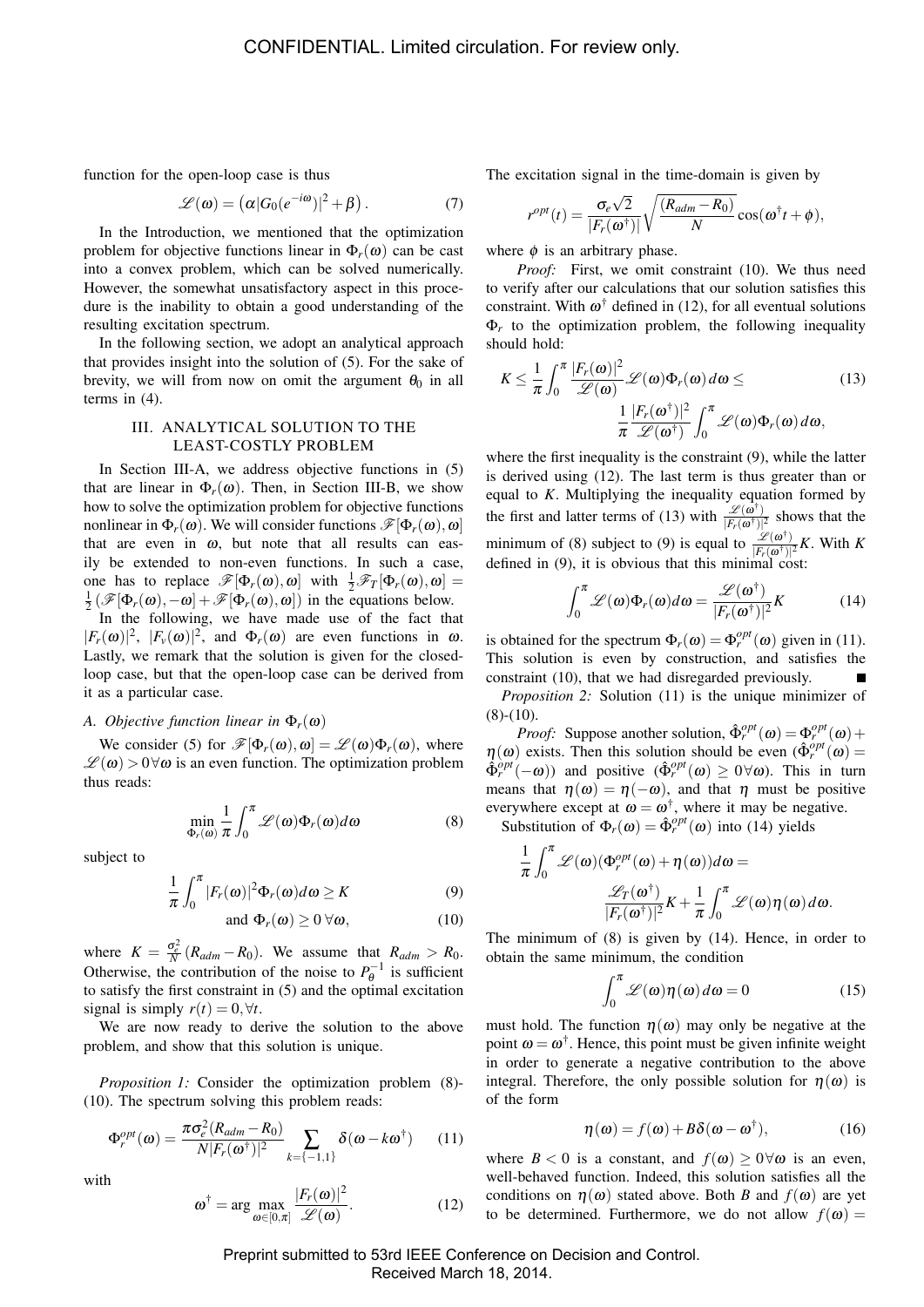$-B\delta(\omega - \omega^{\dagger})$ , as this will result in the trivial solution  $\eta(\omega) = 0 \,\forall \omega$ . Substitution of (16) into (15) fixes *B*, which is given by

$$
B = -\frac{1}{\mathscr{L}(\boldsymbol{\omega}^{\dagger})} \int_0^{\pi} \mathscr{L}(\boldsymbol{\omega}) f(\boldsymbol{\omega}) d\boldsymbol{\omega}.
$$
 (17)

Condition (15) is now satisfied. The remaining freedom,  $f(\omega)$ , is to be used such that the constraint (9) with the potential solution  $\hat{\Phi}_r^{opt}$  is satisfied. Substitution of  $\Phi_r(\omega)$  =  $\hat{\Phi}_r^{opt} = \Phi_r^{opt}(\omega) + \eta(\omega)$  in (9), and using (13), (14), and (17) give

$$
\frac{1}{\pi} \int_0^{\pi} |F_r(\omega)|^2 \hat{\Phi}_r^{\text{opt}}(\omega) d\omega =
$$
\n
$$
K + \frac{1}{\pi} \int_0^{\pi} |F_r(\omega)|^2 f(\omega) d\omega + \frac{B}{\pi} |F_r(\omega^{\dagger})|^2 =
$$
\n
$$
K + \frac{1}{\pi} \int_0^{\pi} \left[ \frac{|F_r(\omega)|^2}{\mathscr{L}(\omega)} - \frac{|F_r(\omega^{\dagger})|^2}{\mathscr{L}(\omega^{\dagger})} \right] \mathscr{L}(\omega) f(\omega) d\omega.
$$

By virtue of (12),  $\frac{|F_r(\omega)|^2}{\mathscr{L}(\omega)} \leq \frac{|F_r(\omega^{\dagger})|^2}{\mathscr{L}(\omega^{\dagger})}$  $\frac{\mathcal{L}_{r}(\omega^{(n)})}{\mathcal{L}(\omega^{(n)})}$  for all  $\omega \in [0, \pi]$ . It thus follows that the above equation is less than  $K$  for any nontrivial  $f(\omega)$ , while they may be equal for  $f(\omega) = 0 \forall \omega$ , but this results in *B* = 0, such that  $\eta(\omega) = 0 \forall \omega$ . This is a trivial solution for which  $\hat{\Phi}_r^{opt} = \Phi_r^{opt}$ .

Thus, we have shown that we can not obtain the minimum (8) while also ensuring that the constraint (9) is satisfied by any solution other than  $\Phi_r^{opt}$ .

Hence, we find that solution (11) is unique.

### *B. Objective function nonlinear in*  $\Phi_r(\omega)$

As shown in the proof of Proposition 1, with the optimal power spectrum  $\Phi_r^{\hat{O}pt}$ , the inverse  $P_{\theta}^{-1}$  of the variance of the identified parameter vector is equal to *Radm*. In other words, the constraint  $(9)$  is equal to  $K$ . This is due to the fact that all terms in (8)-(9) are positive, such that an increase on the left hand side of the constraint (9) will result in a larger value of the objective function. The same argument holds for positive, nonlinear objective functions  $\mathscr{F}[\Phi_r(\omega), \omega]$ , which we will consider to be even. Positive but non-even  $\mathscr F$  can be treated as well, see Section II. In this section, we address the question: What will be the optimal spectrum when the objective function is nonlinear in  $\Phi_r$ ? This question can not be addressed with numerical convex algorithms that explicitly require linearity.

The optimization problem (5) for nonlinear objective functions is thus to minimize

$$
F[\Phi_r(\omega)] = \frac{1}{\pi} \int_0^{\pi} \mathscr{F}[\Phi_r(\omega), \omega] d\omega \qquad (18)
$$

subject to

$$
G[\Phi_r(\omega)] = \frac{1}{\pi} \int_0^{\pi} |F_r(\omega)|^2 \Phi_r(\omega) d\omega = K.
$$
 (19)

As in the linear case, we have disregarded the constraint  $\Phi_r(\omega) \geq 0 \forall \omega$ . This is only permitted when the solution to the above problem is identical to the solution of the original problem (c.f. (5)), i.e., the solution is positive on the entire domain.

The problem we need to solve is classical: find the path of integration along which the integral (18) has its minimum subject to the constraint (19). This type of problem can be solved with variational calculus and the method of Lagrange multipliers. For details, see [3].

Using these methods, we will now show with a simple example that the solution  $\Phi_r^{opt}$  for nonlinear objective functions is no longer a sinusoid.

*Example* Let  $\mathscr{F}[\Phi_r(\omega), \omega] = \mathscr{L}(\omega) \Phi_r^2(\omega)$ , where  $\mathscr{L}(\omega) > 0 \forall \omega$ . It follows from variational calculus that

$$
\Phi_r^{opt}(\omega) = \frac{2\pi K |F_r(\omega)|^2 \mathscr{L}^{-1}(\omega)}{\int_0^{\pi} \mathscr{L}^{-1}(\omega') |F_r(\omega')|^4 d\omega'}.
$$

The solution  $\Phi_r^{opt}(\omega)$  is continuous, positive, and even (by construction).

It can be shown that any (well-behaved) nonlinear objective function will generate a continuous spectrum in the interval  $\omega \in [0, \pi]$ . Hence, on leaving the linear domain, the solution can not be a sinusoid (or a finite sum of sinusoids).

#### IV. INTERPRETATION

We now return to the case of linear objective functions. In Section III, we saw that the unique solution to  $(8)$  is given by a sinusoid with frequency  $\omega^{\dagger}$  (c.f. (12)) and an amplitude that is determined, besides other things, by the experiment length *N*, the sensitivity function, and the noise variance.

We observe from (12) that the optimal frequency  $\omega = \omega^{\dagger}$ is located at the frequency for which the ratio  $\frac{|F_r(\omega)|^2}{\mathcal{L}(\omega)}$  $\frac{\mathcal{L}_{r}(\omega)|}{\mathscr{L}(\omega)}$  is maximal. This is an intuitively appealing result.

For the sake of argument, let  $\mathcal{L}(\omega)$  be a constant, say one. This means that the power of  $r(t)$  at each frequency has equal weight in the objective function (8). Then the optimal frequency is where  $|F_r(\omega)|^2$  attains its global maximum. Inspection of (9) indeed shows that this term should be maximized in order to minimize  $\int_0^{\pi} \Phi_r(\omega) d\omega$  (or simply  $\Phi_r(\omega)$   $\forall \omega$ , as  $\Phi_r(\omega) > 0$  $\forall \omega$ ). This observation has also been mentioned in [6] and observed numerically in [1].

When the weighting function  $\mathscr{L}(\omega)$  is not a constant, not all terms  $\Phi_r(\omega)$  are weighted equally in the objective function. However, by rewriting the optimization problem in the variable  $\Xi(\omega) = \mathscr{L}(\omega)\Phi_r(\omega)$ , the above reasoning may again be followed, where one now needs to maximize the ratio  $|F_r(\omega)|^2 / \mathcal{L}(\omega)$  (this follows trivially from the change of variables) in order to minimize the objective function  $\int_0^{\pi} \Xi(\omega) d\omega$ . Note that in this variable, the objective function again has a constant weighting function.

Let us consider transfer functions for which the unknown parameter  $\theta_0$  may now occur only *once*: in either the denominator or numerator. Let these functions be given by  $G_1(z, \theta_0) = \frac{B(z)}{1+A(z, \theta_0)}$  and  $G_2(z, \theta_0) = \frac{B(z, \theta_0)}{1+A(z)}$ , where *A*, *B* are polynomials in  $z^{-1}$ . Note that this is a restriction from the general case we have considered so far.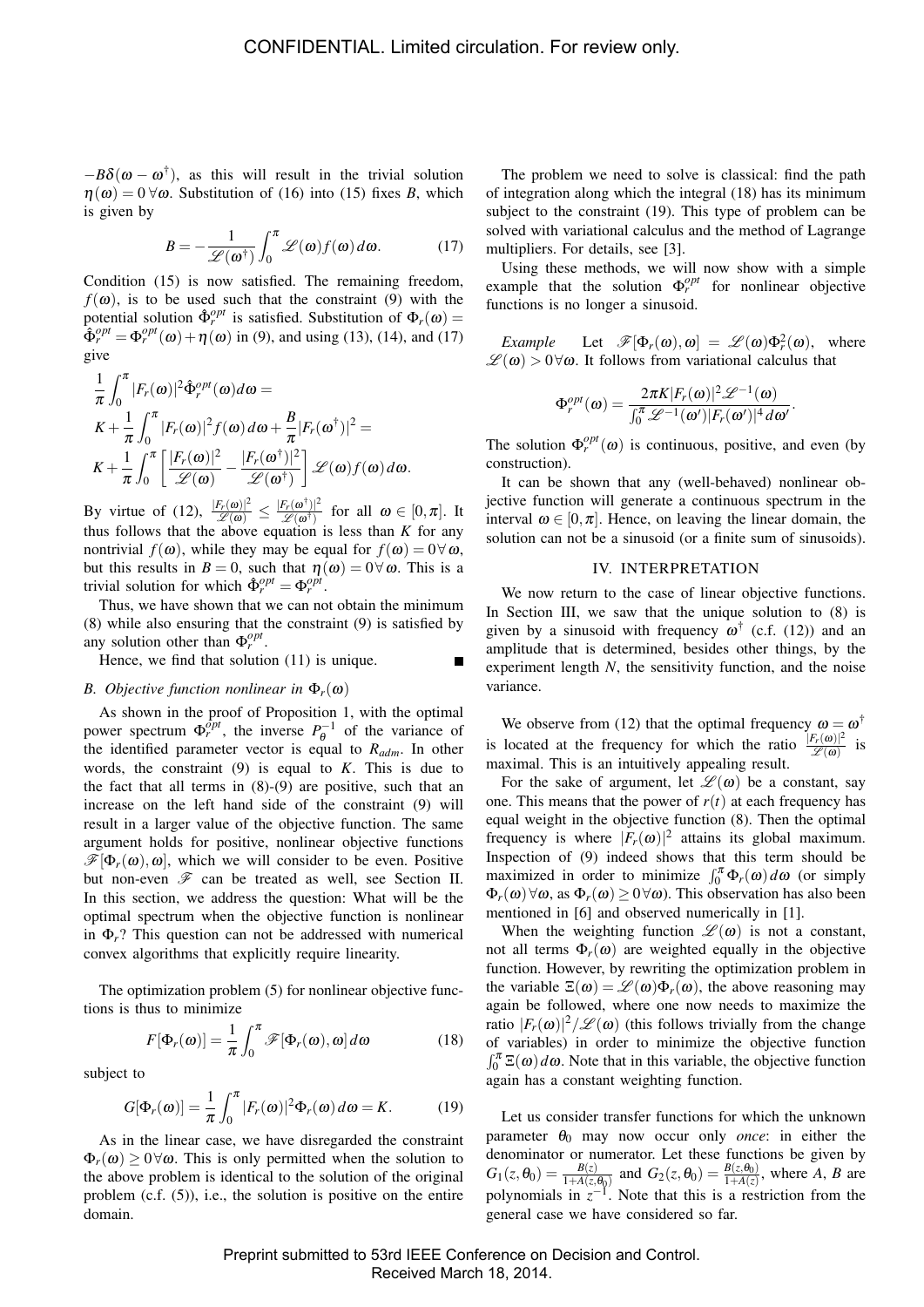For convenience, we recall the optimal excitation frequency:

$$
\boldsymbol{\omega}^{\dagger} = \arg \max_{\boldsymbol{\omega} \in [0,\pi]} \frac{|F_r(\boldsymbol{\omega})|^2}{\mathscr{L}(\boldsymbol{\omega})} = \arg \max_{\boldsymbol{\omega} \in [0,\pi]} \frac{|\Lambda_G(\boldsymbol{\omega})|^2 |S(\boldsymbol{\omega})|^2}{|H(e^{-i\boldsymbol{\omega}})|^2 \mathscr{L}(\boldsymbol{\omega})}.
$$
\n(20)

A first question that arises is: Will the optimal frequency depend on the location of  $\theta_0$  in  $G(z, \theta_0)$ ? First, observe from the expression of  $\omega^{\dagger}$  that only the term  $|\Lambda_G(\omega)|^2$  could influence the optimal frequency location-wise, while all the others remain the same. We then need to distinguish two classes of transfer functions: (i)  $G_1(z, \theta_0)$ , and (ii)  $G_2(z, \theta_0)$ . For case (i), we find that  $|\Lambda_G(\omega)|^2 = \frac{|B(e^{-i\omega})|^2}{1 + A(e^{-i\omega})}$  $\frac{|D(e^{\prime\prime}-1)|}{|1+A(e^{-i\omega})|^4}$ . This means that  $\omega^{\dagger}$  depends on both the location of the poles and the zeros of  $G_1(z, \theta_0)$ , but is independent of the location of  $\theta_0$ . For case (ii),  $|\Lambda_G(\omega)|^2 = \frac{1}{|1+A(e^{-i\omega})|^2}$ , showing that  $\omega^{\dagger}$  only depends on the location of the poles of  $G_2(z, \theta_0)$  but is invariant with respect to the position of  $\theta_0$  in the numerator. Hence, there are only two optimal frequencies for a uniparametric model  $G(z, \theta_0)$ , of which the unknown  $\theta_0$  appears at only one location: one for identifying a parameter in the numerator and one for the denominator.

When the parameter appears in the more than one location in the numerator or denominator, the optimal frequency will depend on its locations.

We return to the general case of transfer functions  $G(z, \theta_0)$ , of which all parameters are known except  $\theta_0$ , which may again appear at multiple locations in  $A(z, \theta_0)$  and  $B(z, \theta_0)$ . We will now compare the least-costly identification experiment problem in the open-loop and the closed-loop settings. We recall that the open-loop setting is characterized by  $R_0 = 0$ , *S*( $\omega$ ) = 1∀ $\omega$  and *F<sub>r</sub>*( $\omega$ ) =  $\Lambda$ <sub>*G*</sub>( $\omega$ )/*H*(*e*<sup>-*i*ω</sup>).

The cost of the optimal spectrum  $(11)$  is given by:

$$
J_{opt} = \frac{1}{\pi} \int_0^{\pi} \mathcal{L}(\omega) \Phi_r^{opt}(\omega) d\omega
$$
  
= 
$$
\frac{\sigma_e^2}{N|F_r(\omega^{\dagger})|^2} (R_{adm} - R_0) \mathcal{L}(\omega^{\dagger}).
$$
 (21)

The ratio of optimal cost for the open- and closed-loop experiment,  $f_{O/C} = \frac{J_{opt}^{OL}}{J_{opt}^{CL}}$ , can be derived from the above equation, and reads

$$
f_{O/C} = \frac{\mathcal{L}_O(\omega_O^{\dagger})}{\mathcal{L}_C(\omega_C^{\dagger})} \frac{|H(e^{i\omega_O^{\dagger}})|^2}{|H(e^{i\omega_C^{\dagger}})|^2} \frac{|\Lambda_G(\omega_C^{\dagger})|^2}{|\Lambda_G(\omega_O^{\dagger})|^2} \frac{|S_C(\omega_C^{\dagger})|^2}{1 - R_0/R_{adm}},
$$
(22)

where the subscripts *O* and *C* refer to the open- and closedloop settings. For any family of  $\mathscr{L}$ , (22) shows that there may be cases in which an open-loop experiment is cheaper than a closed-loop one.

From now on, we restrict attention to the case where the cost of the identification is factorized as  $\mathscr{L}(\omega)$  =  $\mathscr{L}_{in}(\omega)|S(\omega)|^2$ , where  $\mathscr{L}_{in}$  is identical for the open- and closed-loop cases, i.e., controller-independent. This family of functions includes the popular choice (6)-(7). Consequently, this factorization results in a frequency of the optimal excitation signal that is identical for the open-loop and in the closed-loop settings, and is given by (c.f. (20)):

$$
\boldsymbol{\omega}^{\dagger} = \arg \max_{\boldsymbol{\omega} \in [0,\pi]} \frac{|\Lambda_G(\boldsymbol{\omega})|^2}{|H(e^{-i\boldsymbol{\omega}})|^2 \mathcal{L}_{in}(\boldsymbol{\omega})}.
$$
 (23)

The ratio of the open- and closed-loop experiment costs (22) in this case then reduces to  $f_{O/C} = \frac{1}{1 - R_0/R_{adm}}$ . This equation clearly reveals the advantage of the closed-loop setting with respect to the open-loop setting for this family of  $\mathscr L$ . This benefit of closed-loop identification is due to the term  $R_0$  i.e. the accuracy that is due to the noise. Observe that for  $R_{adm} \gg R_0$  this fraction approach its limit  $f_{O/C} = 1$ , in which case both experiments yield equal costs.

This observation is intricately related to the amplitude of the excitation signal  $r(t)$ . Indeed, from (11), (13), and (21), it follows that the cost is proportional to the square root of the amplitude of  $r(t)$ . The amplitude of  $r(t)$  in the closed-loop case is thus always smaller than the one in the open-loop case. What does this mean for the power of the input and output, i.e., the overall level of perturbation? If the system is already operated in closed-loop and if the controller effectively reduces the effects of the noise on the output, i.e.,  $||SH_0||_2 < 1$ , it is always beneficial to perform the identification in closed loop. The power of the output *y*(*t*) = *G*<sub>0</sub>*Sr*(*t*) + *H*<sub>0</sub>*Se*(*t*) and input *u*(*t*) = *r*(*t*) − *C*(*z*)*y*(*t*) for  $r(t) = r^{opt}(t)$  in the closed-loop case (c.f. (11)):

$$
\mathcal{P}_{y} = |G_0(e^{-i\omega^{\dagger}})|^2 \frac{\sigma_e^2 \pi |H(e^{-i\omega^{\dagger}})|^2}{N|\Lambda_G(\omega^{\dagger})|^2} (R_{adm} - R_0)
$$
  
+  $|H(e^{-i\omega^{\dagger}})|^2 |S(\omega^{\dagger})|^2 \sigma_e^2$ , (24)  

$$
\mathcal{P}_{u} = \frac{\pi \sigma_e^2 |H(e^{-i\omega^{\dagger}})|^2}{N|\Lambda_G(\omega^{\dagger})|^2} (R_{adm} - R_0)
$$
  
+  $|S(e^{-i\omega^{\dagger}})|^2 |H(e^{-i\omega^{\dagger}})|^2 |C(e^{-i\omega^{\dagger}})|^2 \sigma_e^2$ .

The first equation trivially shows that if  $||SH_0||_2 < 1$  holds, the power of  $y(t)$  in closed-loop will always be smaller than in the open-loop case (for which  $\omega^{\dagger}$  is identical, but  $R_0 = 0$ ). The same conclusion holds for the input  $u(t)$ , even without the above assumption. Indeed, inspection of  $R_0$ , see (4), shows that the term  $\frac{\sigma_e^2 \pi |H(e^{-i\omega^{\dagger}})|^2}{N |\Lambda_e(\omega^{\dagger})|^2}$  $\frac{N|R(e^{i\theta}-1)|^2}{N|\Lambda_G(\omega^{\dagger})|^2}R_0$  is always larger than the last term of  $\mathscr{P}_u$ .

### V. A CASE STUDY

The aim of this section is to verify our theoretical findings of Section III.

To this end, we consider the true system  $G_0(e^{-i\omega}) =$  $\frac{a_1(1-\theta_0)e^{-i\omega}}{1-\theta_0e^{-i\omega}}$ , and  $H(e^{-i\omega})=1$ , where  $a_1=10$  is the steadystate gain,  $\sigma_e^2 = 4.0$  is the variance of the noise  $e(t)$ , and  $\theta_0 = 0.45$  is the unknown parameter that we need to identify with a least-costly experiment. We first consider the closedloop setting with a PI controller  $C(z)$  defined by the constants  $K_p = 0.00853$  and  $K_i = 0.0171$ . With this controller  $R_0 =$ 3.0826.

The optimization problem we consider is (8), with  $\mathcal{L}(\omega)$ given by (6). The parameters defining the optimization problem are:  $N = 200$ ,  $\alpha = 0.1$ ,  $\beta = 0.7$ , and  $R_{adm} = 1000$ .

We first consider the theoretical predictions. The optimal excitation is given by (13) and is here equal to